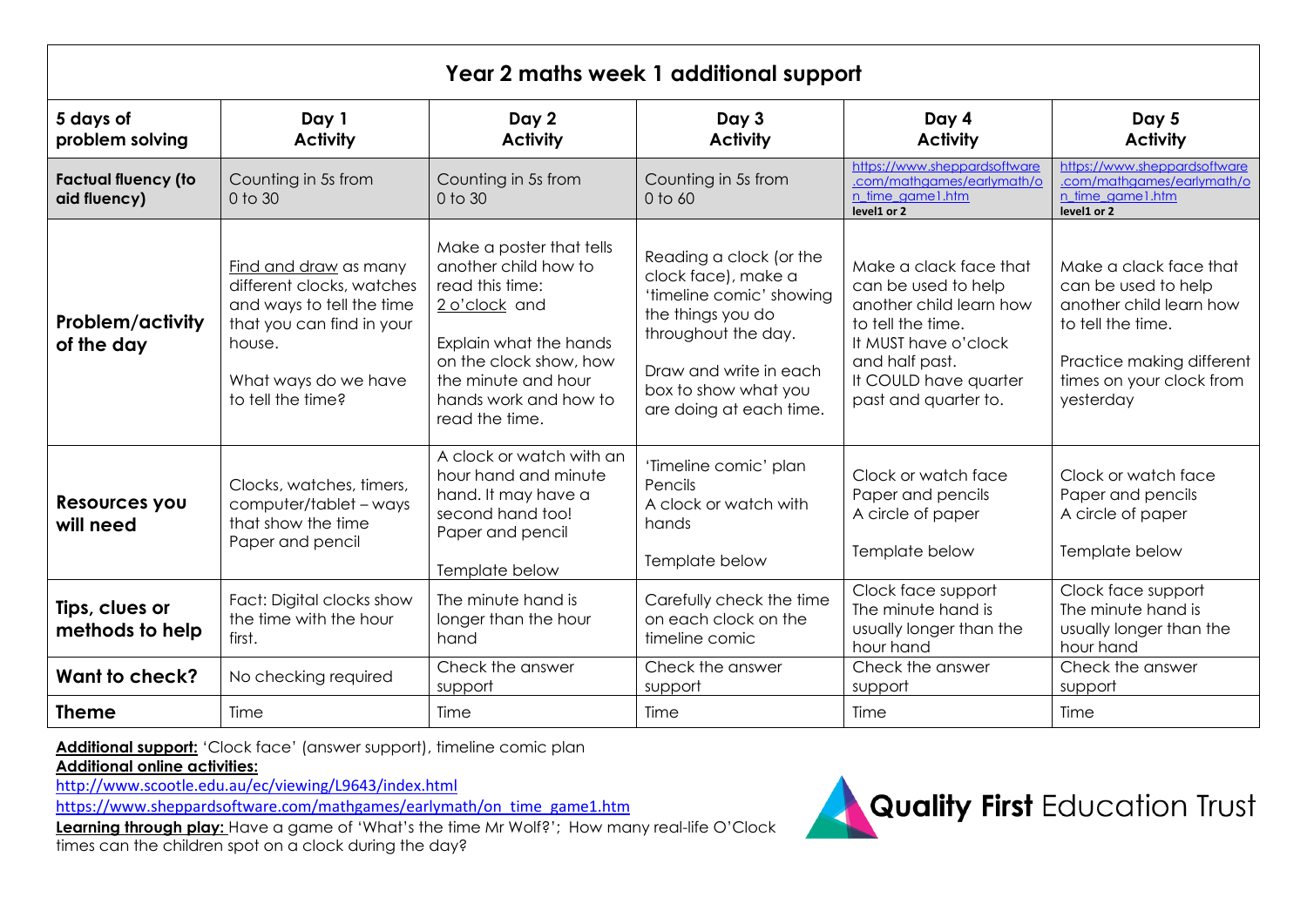## **Clock face (and answer support):**

 $\Gamma_1$ 





 $\mathbb{L}$ 

 $\mathfrak{g}^{\pm}$